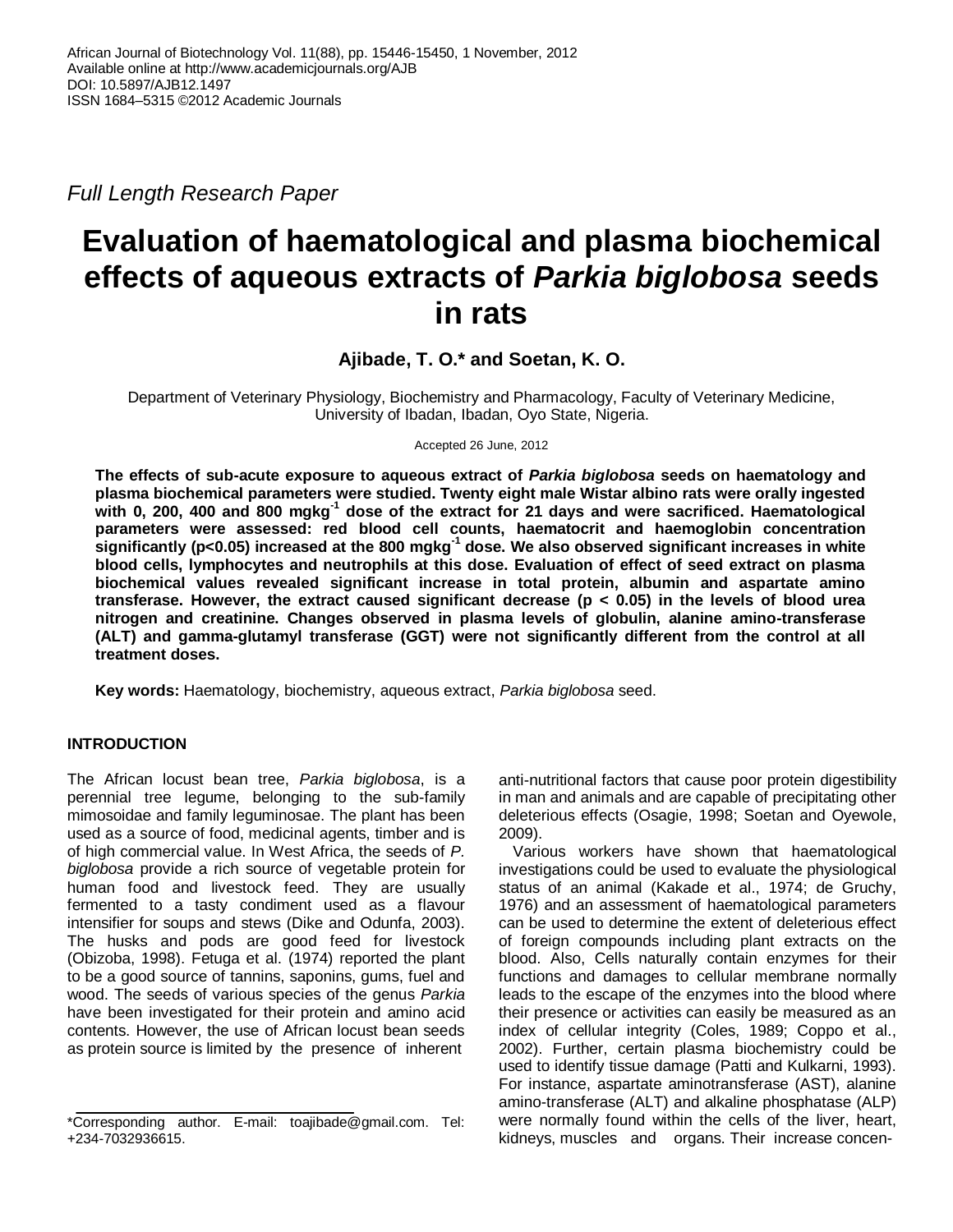| <b>Parameter</b>   | Control (n=7)    | 200 mgkg <sup>-1</sup> (n = 7) | 400 mgkg <sup>-1</sup> (n = 7) | 800 mgkg <sup>-1</sup> (n = 7) |
|--------------------|------------------|--------------------------------|--------------------------------|--------------------------------|
| RBC $(x10^{12}/L)$ | $7.21 \pm 0.05$  | $7.36 \pm 0.06$                | $7.57 \pm 0.13$                | $8.19 \pm 0.33$ *              |
| <b>PCV</b> (%)     | $45.50 \pm 1.19$ | $42.75 \pm 1.03$               | 46.50±0.88                     | $54.50 \pm 2.06^*$             |
| $Hb$ (g/L)         | 13.70±0.04       | $13.10 \pm 0.43$               | $14.68 \pm 0.39^*$             | $17.65 \pm 0.61$ *             |
| MCH(pg)            | $19.69 \pm 0.35$ | $20.53 \pm 0.57$               | $19.84 \pm 0.57$               | $19.39 \pm 0.33$               |
| MCV (fl)           | $60.78 \pm 0.78$ | 64.18±1.96                     | $62.03 \pm 1.67$               | $60.62 \pm 0.55$               |
| MCHC (%)           | $32.39 \pm 0.36$ | $32.39 \pm 0.36$               | $31.98 \pm 0.13$               | 31.98±0.31                     |

**Table 1.** Effects of aqueous extract of *P. biglobosa* seeds on erythrocyte values.

\*p<0.05. RBC, Red blood cells; PCV, packed cell volumes; Hb, haemoglobin; MCH, mean corpuscular haemoglobin; MCV, mean corpuscular volume; MCHC, mean corpuscular haemoglobin concentration.

tration in the plasma indicate tissue injury or organ dysfunction (Wells et al., 1986).

Although *P. biglobosa* is used extensively in West Africa for food and medicinal purposes, the effect of the seed or its extract on haematology and plasma biochemistry are not well documented. Therefore, the aim of this study was to evaluate the effects of aqueous extract of *P. biglobosa* seeds on haematological and plasma biochemical parameters in rats in order to confirm its safety or otherwise on these parameters which are useful in evaluating the physiological state of the animal.

#### **MATERIALS AND METHODS**

#### **Preparation of plant extract**

The seeds of *P. biglobosa* obtained from the Botanical Garden, University of Ibadan, were air dried, pulverized and subjected to cold aqueous extraction. The extraction was carried out as described by the method of Njar et al. (1993) and Raji (1995). The pulverized seeds weighing 1000 g poured into a muslin bag were soaked in 4.5 L of distilled water, for 72 h. The extract was obtained after filtration of the supernatant with Whatman No.1 filter paper. Subsequently, complete removal of the solvent from the supernatant, was achieved with a water bath placed in a fume cupboard because of the pungent smell emanating from it. A sticky, dark brown coloured extract weighing 154.61 g (a yield of 15.46%) was obtained after boiling on the water bath for about 12 h. The resulting extract was reconstituted in distilled water to give final concentrations of 100, 200 and 400 mg/ml by dissolving 10, 20 and 40 g of the extract in 100 ml of distilled water, respectively.

#### **Experimental animals**

Twenty eight healthy male white Wistar strain albino rats (200 to 240 g) of both sexes, obtained from the Animal House, Faculty of Veterinary Medicine, University of Ibadan, were used for the study. The rats were fed with rat cubes (Ladokun Feeds Limited, Ibadan, Nigeria) and water *ad libitum*, acclimated to laboratory conditions for one week, and randomly divided into four groups (control, groups 1, 2 and 3). A varied dosage of the seed extract at 200, 400 and 800 mg/kg, dissolved in distilled water was administered orally, by means of bulbed steel needle to rats in groups 1, 2 and 3, respectively. The rats in the control group were administered distilled water, orally. Rat was chosen as the experimental animal for the study because toxic substances readily produce demonstrable effects in rats (Farris and Griffith, 1949).

#### **Haematology and plasma biochemical studies**

At the end of the 21 days of treatment, each rat was bled through the orbital sinus into heparinised bottles for haematological studies. Packed cell volume (PCV) and haemoglobin concentration were determined by the microhematocrit and cyanmethaemoglobin methods, respectively as described by Jain (1986). Erythrocyte count was determined by the haematocytometry method as described by Jain (1986). Total white blood cell (WBC) count was made in a haemocytometer using the WBC diluting fluid and differential leucocytes counts were made by counting the different types of WBC from Giemsa stained slides viewed from each of the 30 fields of oil immersion objective of a microscope (Coles, 1989). Erythrocyte indices including mean corpuscular volume (MCV), mean corpuscular haemoglobin (MCH) and mean corpuscular haemoglobin concentration (MCHC) were determined from the values obtained from red blood cells (RBC) count, haemoglobin concentration and PCV values (Duncan et al., 1994).

From the plasma, total protein was measured using biuret reaction, while albumin was measured by colorimetric estimation using sigma diagnostic reagent (Sigma Diagnostic, UK.), which contained bromocresol green (BCG). Globulin was obtained from difference of total protein and albumin. Aspartate and alanine aminotransferases were determined using a photoelectric colorimeter as described by Duncan et al. (1994). Blood urea nitrogen and creatinine levels were also determined using photoelectric colorimeter as described by Coles (1989). Gammaglutamyl transferase (GGT) was measured using the kinetic photometric method (Szaszi, 1969).

#### **Statistical analysis**

All values were expressed as mean  $\pm$  standard error of mean (S.E.M). The means and standard error of means as well as oneway analysis of variance (ANOVA) for statistical significance was determined using GraphPad Prism, version 5.0, San Diego, CA. P values at 5% were regarded as significant.

### **RESULTS**

The results of the effects of the aqueous extract of *P. biglobosa* seeds on haematological parameters are presented in Tables 1 and 2. Changes induced by the extract on erythrocyte values of treatment groups were not significantly different (p>0.05) from the control, except for increases in red blood cell count and packed cell volume, which are significant (p<0.05) at 800 mgkg<sup>-1</sup> dose and haemoglobin, which is significant (p<0.05) at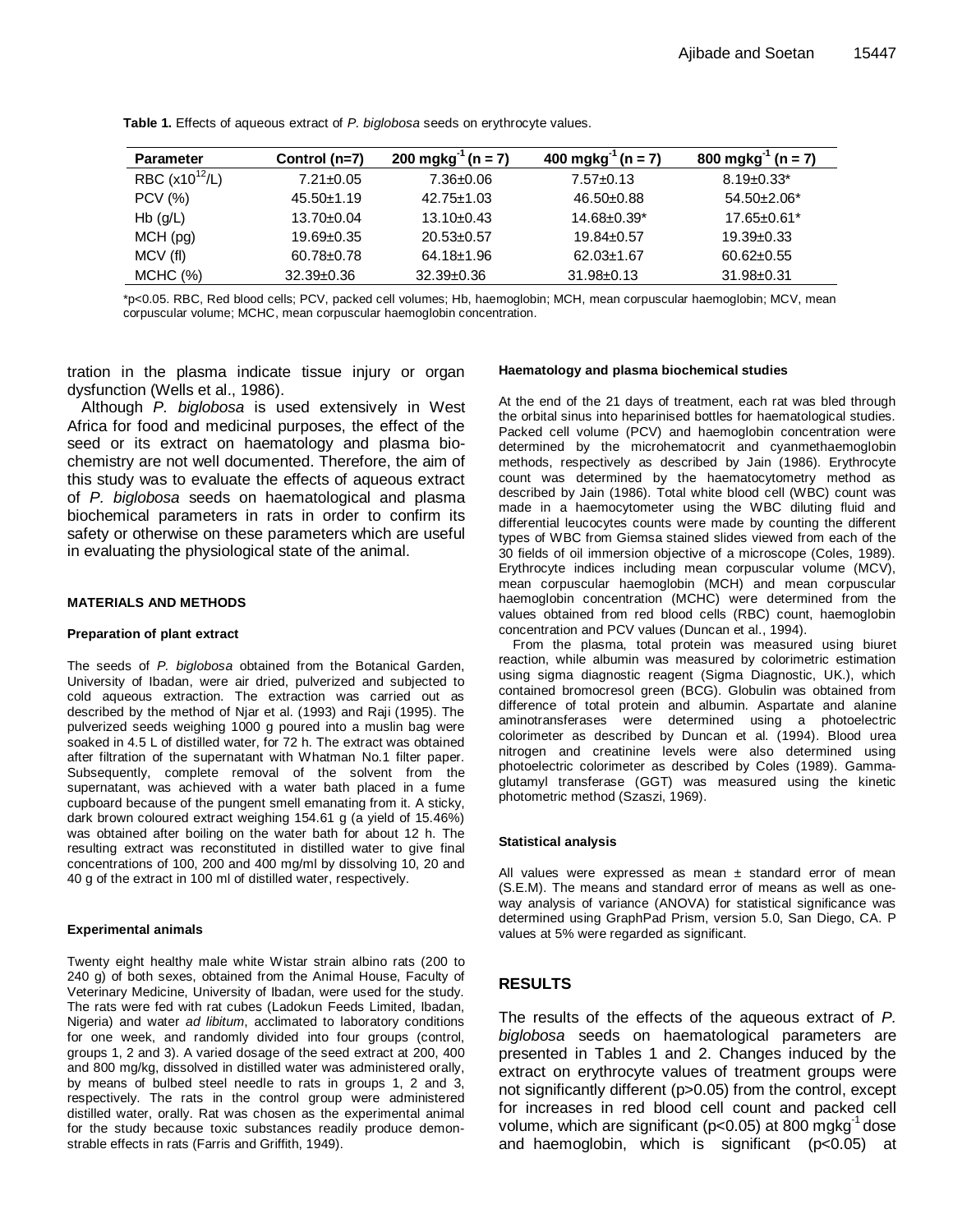| <b>Parameter</b>       | <b>Control</b>  | $200$ mgkg <sup>-1</sup> | $400$ mgkg <sup>-1</sup> | $800$ mgkg $^{-1}$ |
|------------------------|-----------------|--------------------------|--------------------------|--------------------|
| <b>WBC</b>             | $4.76 \pm 0.47$ | $5.53 \pm 0.57$          | $5.86 \pm 0.33$          | $6.77 \pm 0.46^*$  |
| Lymphocyte $(x10^9/L)$ | $3.18 \pm 0.06$ | $3.35 \pm 0.60$          | $3.84 \pm 0.29^*$        | $4.17 \pm 0.39^*$  |
| Neutrophil $(x10^9/L)$ | $1.68 + 0.08$   | $1.57 + 0.23$            | $1.79 \pm 0.15$          | $2.64 + 0.24*$     |
| Eosinophil $(x10^9/L)$ | $0.10+0.02$     | $0.12 \pm 0.04$          | $0.07 + 0.04$            | $0.08 \pm 0.02$    |
| Monocyte $(x10^9/L)$   | $0.10+0.02$     | $0.13 \pm 0.04$          | $0.08 \pm 0.04$          | $0.08 + 0.02$      |
|                        |                 |                          |                          |                    |

**Table 2.** Effects of aqueous extract of *P. biglobosa* seeds on leukocyte values.

**\***p<0.05.

**Table 3.** Effect of aqueous extract of *P. biglobosa* seeds on plasma chemistry.

| Parameter         | Control (n=7)    | $200$ mgkg $^{-1}$<br>$(n=7)$ | $400$ mgkg <sup>-1</sup><br>ˈ (n=7) | 800 mgkg <sup>-1</sup><br>$(n=7)$ |
|-------------------|------------------|-------------------------------|-------------------------------------|-----------------------------------|
| Total Protein     | $8.33 \pm 0.06$  | $8.13 \pm 0.11$               | $8.70 \pm 0.07$ *                   | $7.75 \pm 0.03*$                  |
| <b>Albumin</b>    | $4.75 \pm 0.02$  | $4.15 \pm 0.25$               | $4.07 \pm 0.14^*$                   | $3.72 \pm 0.08^*$                 |
| <b>Globulin</b>   | $3.90+0.04$      | $3.77 \pm 0.04$               | $3.85 \pm 0.06$                     | $4.05 \pm 0.01$                   |
| Albumin: Globulin | $1.28 \pm 0.03$  | $1.00 + 0.09$                 | $1.15 \pm 0.03^*$                   | $0.90 \pm 0.04*$                  |
| AST               | $34.25 \pm 0.75$ | $42.50 \pm 1.04$              | $36.25 \pm 0.85$                    | $41.50 \pm 0.50^*$                |
| <b>ALT</b>        | $26.75 \pm 0.85$ | $29.25 \pm 0.75$              | $25.75 \pm 0.63$                    | $29.50 \pm 0.96$                  |
| <b>BUN</b>        | 12.00±0.40       | $11.25 \pm 0.47$              | $11.25 \pm 0.43$                    | $10.50 \pm 0.29^*$                |
| Creatinine        | $1.25 \pm 0.10$  | $0.90 + 0.09$                 | $0.50 \pm 0.09$ **                  | $0.25 \pm 0.03^*$                 |
| GGT               | $1.08 + 0.03$    | $1.05 \pm 0.02$               | $1.03 + 0.03$                       | $1.02 + 0.03$                     |

\*p<0.05. AST, Aspatrate aminotransferase; ALT, alanine aminotransferase; BUN, blood urea nitrogen.

400 and 800 mgkg $^{-1}$  dose. Also, the extract induced significant (p<0.05) increase in total white blood cell count and neutrophil at 800 mgkg<sup>-1</sup>, and 400 and 800 mgkg-1 dose caused significant (p<0.05) increase in lymphocyte values. Changes produced in eosinophil and monocyte values of the treatment groups are not significantly different from the control.

## **Effects of extract on plasma biochemistry of rats**

The result of the effects of the aqueous extract of the seeds of *P. biglobosa* on plasma biochemical values is presented in Table 3. The extract caused significant (P<0.05) increase in total protein and albumin at the 400 and 800 mgkg<sup>-1</sup> dose. Aspartate amino transferase (AST) also significantly increased at the 800 mgkg<sup>-1</sup> dose. The extract, at the 800 mgkg<sup>-1</sup> dose caused signi-ficant decrease in the level of blood urea nitrogen (BUN), and at 400 and 800 mgkg<sup>-1</sup> dose caused significant decrease in the level of creatinine. However, changes observed in plasma levels of globulin, alanine amino transferase (ALT) and GGT were not significantly (P>0.05) different from the control at all treatment doses.

# **DISCUSSION**

The main function of red blood cells is the transportation

of oxygen into tissues of the body. Any pathological condition that affects the red blood cell alters its function and this may be detrimental to the body (Agbor et al., 2005). In this study, there were no obvious haemolytic changes on red blood cells, haemoglobin, packed cell volume, mean corpus-cular volume and mean corpuscular haemoglobin concentration of rats treated with the *P. biglobosa* seed extract. Rather, the extract significantly increased some of these parameters. The absence of significant decrease on the erythrocyte indices suggests that the extract does not possess toxic substances that can cause anaemia and the induction of significant increases in erythrocyte count, packed cell volume and haemoglobin strongly suggests that *P. biglobosa* seed extracts have haematinic or haematopoeitic properties. Substances that demonstrate significant effect on these parameters would have effects on bone marrow, kidney and also haemoglobin metabolism (Young and Maciejewski, 1997). Plant extracts with oxygen scavenging activity may compete with haemoglobin in erythrocytes for oxygen resulting in hypoxia which then stimulates haemoglobin synthesis and erythrocytes production (Song et al., 1987). It is also possible that the end product of meta-bolism of the seed extract, *in vivo*, stimulates the kidney directly to cause formation and secretion of erythrogenin which converts erythropoietinogen to erythropoietin, a potent stimulator of the bone marrow.

Estimated total number of white blood cells in the blood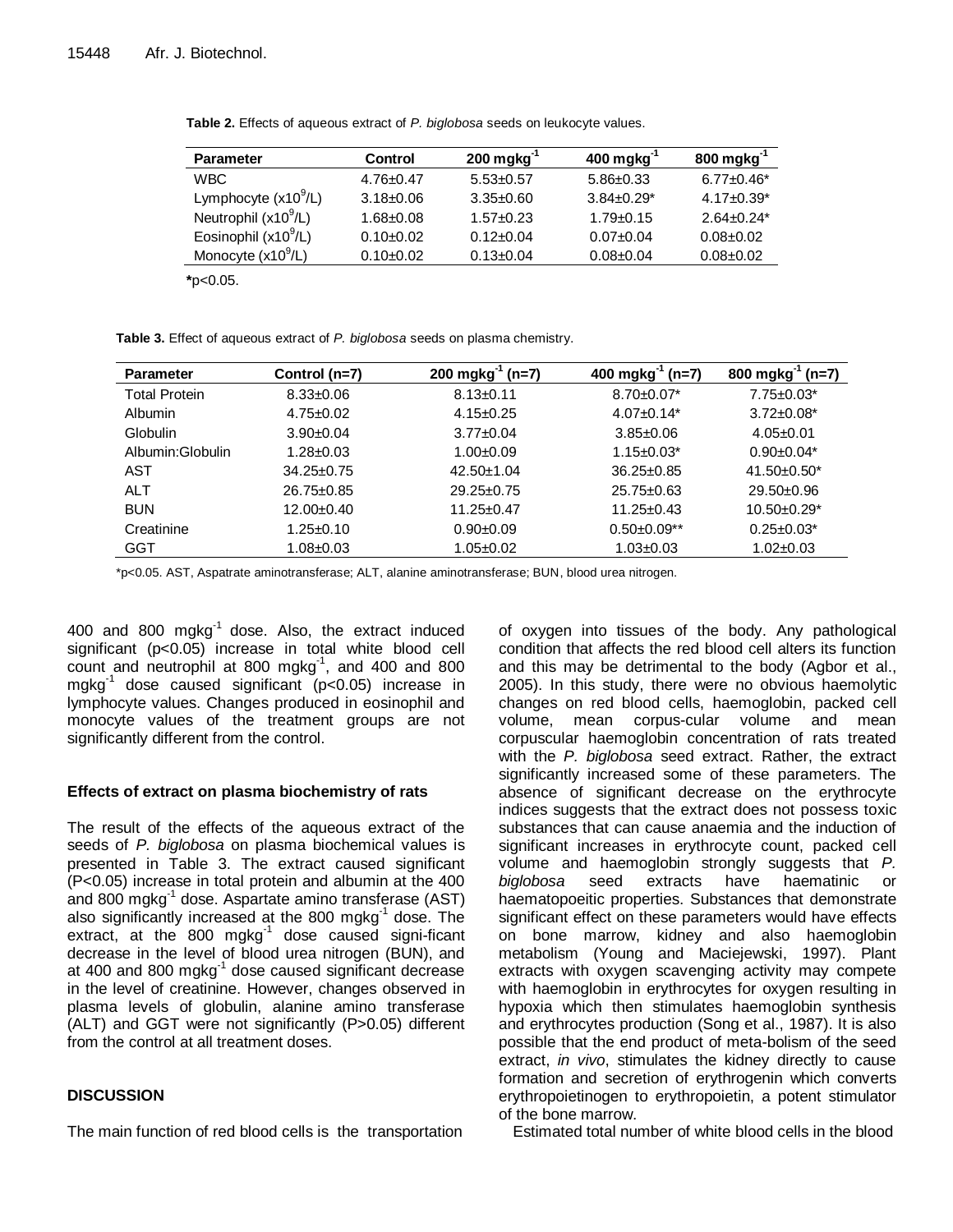varies according to age, sex and more importantly, the physiological conditions of the body. Reduction in white blood cell, neutrophil and lymphocyte counts is positively correlated with susceptibility to infection, leukaemia and possible compromise of cellular and humoral mediated immunity (Bochner et al., 1991). In this study, the extract of the seeds of *P. biglobosa* caused significant increase in total white blood cell count, neutrophil and lymphocyte values at 800 mgkg<sup>-1</sup> dose. Therefore, it can be inferred that the extract has immunoprotective effect because white blood cells are involved in the cellular and humoral defense mechanisms of the body and are responsible for fighting against foreign agents. The significant rise in lymphocytes also points to the potential usefulness of this plant as an immune system stimulating agent (Kinney et al., 1999).

Estimation of plasma albumin is a good criterion for assessing the function and secretory capacity of the liver (Yakubu et al., 2005) because albumin is the protein with the highest concentration in plasma and it transports many small molecules in the blood (for example, bilirubin, calcium, progesterone and drugs). It also prevents the fluid in the blood from leaking out into the tissues (Duncan et al., 1994). The significant decrease of extract of *P. biglobosa* on the levels of albumin at 200 and 800 mgkg $^{-1}$  and total protein at 400 and 800 mgkg $^{-1}$  may suggest that the extract has ability to inhibit *in vivo* protein biosynthesis. However, the extract caused .<br>significant increase in total protein at 400 mgkg<sup>-1</sup>. Therefore, the dose is an important factor. Alanine and aspartate transferases (ALT and AST) are well known transaminases used as biomarkers to predict possible toxicity in the blood of sick animals (Akdogan et al., 2003). These enzymes are only released into the blood in significant amounts from the cytosol and subcellular organelles when hepatic injuries occur (Lu, 1996). It is known that an increase in concentration of ALT, AST and alkaline phosphatase in the serum directly reflects a major permeability, congestion or cell rupture (Pieme et al., 2006; Tedong et al., 2008). However, ALT is more hepatospecific than AST because it is more sensitive to hepatic damage (Herfindal and Gourley, 2000). Elevations in ALT levels are rarely observed except in chronic liver disease (Gad, 2001). Therefore, the lack of significant effect of the extract on ALT implies that oral administration of the extract did not cause serious impairment to liver function. The non-significant effect on GGT further attests to this fact. It is however possible that the extract could have deleterious effects on other organs at high doses, or when used for longer duration.

#### **Conclusion**

Aqueous extract of the seeds of *P. biglobosa* does not contain deleterious chemical substances capable of altering haematological values or cause blood dysfunctions in rats. The seeds may be helpful as immunomodulating agent because of the effects observed on white blood cells. These findings justify the use of the seeds of *P. biglobosa* for nutritional and medicinal purposes.

#### **REFERENCES**

- Agbor GA, Oben JE, Ngogang JE (2005). Haematinic activity of *Hibiscus cannabinus*. Afr. J. Biotechnol. 4(8):833-837.
- Akdogan M, Kilinc I, Oncu M, Karaoz E, Delibas N (2003). Investigation of biochemical and histopathological effects of *Mentha piperita* L. and *Mentha spicata* L. on kidney tissue in rats. Hum. Exp. Toxicol. 22:213-219.
- Bochner BS, Luscinskas F W, Gimbrone MA, Newman W, Sterbinsky S A, Derse-Anthony CP, Klunk D, Schleimer RP (1991). Adhesion of human basophils, eosinophils and neutrophils to Interleukin 1 activated human vascular endothelial cells: Contribution of endothelial cell adhesion molecules. J. Exp. Med. 173:1553-1556.
- Coles EH (1989). Veterinary Clinical Pathology. 4th Edn. W.B. Saunders Co. USA pp. 130-148.
- Coppo JA, Mussart NB, Fioranelli SA (2002). Physiological variations of enzymatic activities in blood of Bullfrog, *Rana catesbeina* (Shaw, 1802). Rev. Vet. 12(13):22-27.
- de Gruchy GC (1976). Clinical Haematology in Medical Practice. Blackwell Scientific Publication, Oxford, London, pp: 33-57.
- Dike EN, Odunfa SA (2003). Microbiological and biochemical evaluation of a fermented soyabean product-soyadawadawa. J. Food Sci. Technol. 40:606-610.
- Duncan JR, Prasse KW, Mahaffey EA (1994). Veterinary Laboratory, Medicine (Clinical Pathology). Iowa State University Press: Ames. pp. 94-96.
- Farris EJ, Griffith JQ (1949). The rat in laboratory investigation. Hofner publishing company, New York.
- Fetuga BL, Babatunde GM, Oyenuga VA (1974). Protein quality of some unusual protein foodstuffs. Studies on the African locust-bean seed. Br. J. Nutr. 32:27-36.
- Gad SC (2001). Statistics for Toxicologists. Principles and methods of toxicology, Taylor and Francis, Philadelphia, pp. 351-353.
- Herfindal DR, Gourley ET (2000). Textbook of therapeutic drug and disease management. 7<sup>th</sup> ed. Philadelphia: Lippincott Williams and Wilkins p. 83.
- Jain NC (1986). Schalm's veterinay haematology 4<sup>th</sup> Ed. Lea and Febiger Philadelphia, USA.
- Kakade ML, Rackis JJ, Mcghee JE, Puski G (1974). Determination of trypsin inhibitor activity of soy products: A collaborative analysis of an improved procedure. Cereal Chem. 51:376-382.
- Kinney TR, Ronald W, Helms EE, O'Branski KO (1999). Safety of Hydroxy Urea in children with sickle cell anaemia: Results of the HUG-KIDS study, a phase I/II trial. Blood 5:1550-1554.
- Lu FC (1996). Basic toxicology fundamentals, target organs and risk assessment. 3<sup>rd</sup> ed. Philadelphia, USA: Taylor and Francis; pp. 184-251.
- Njar VCO, Alao TO, Okogun JI, Holland HL (1993). 2 methoxy cathin-6 one: A new alkaloid from the stem wood of *Quassia amara*. Planta Med. 59:259-261.
- Obizoba IC (1998). Fermentation of African locust bean. Text on nutrition quality of plant fruits. (Edn) Osagie, Eka (2000). Post Harvest Research Unit. Dept. Biochem. UNIBEN. Nigeria pp. 160- 198.
- Osagie AU (1998). Anti-nutritional factors. In: Osagie AU and Eka OU (Eds.), Nutr. Qual. Plant Foods pp. 221-244.
- Patti M, Kulkarni RS (1993). Ovarian and hepatic biochemical response to Sumaach (a crude form of HCG) in fish, *Notopterus notopterus*  pallas, under pesticide treatment. Geobios 20:255-259.
- Pieme CA, Pendlap VN, Nkegoum B, Taziebou CL, Tekwu EM, Etoa FX, Ngongang J. (2006). Evaluation of acute and subacute toxicities of aqueous ethanolic extract of leaves of *Senna alata* (L) Roxb Ceasalpiniaceae. Afr. J. Biotechnol. 5(3):283-289.